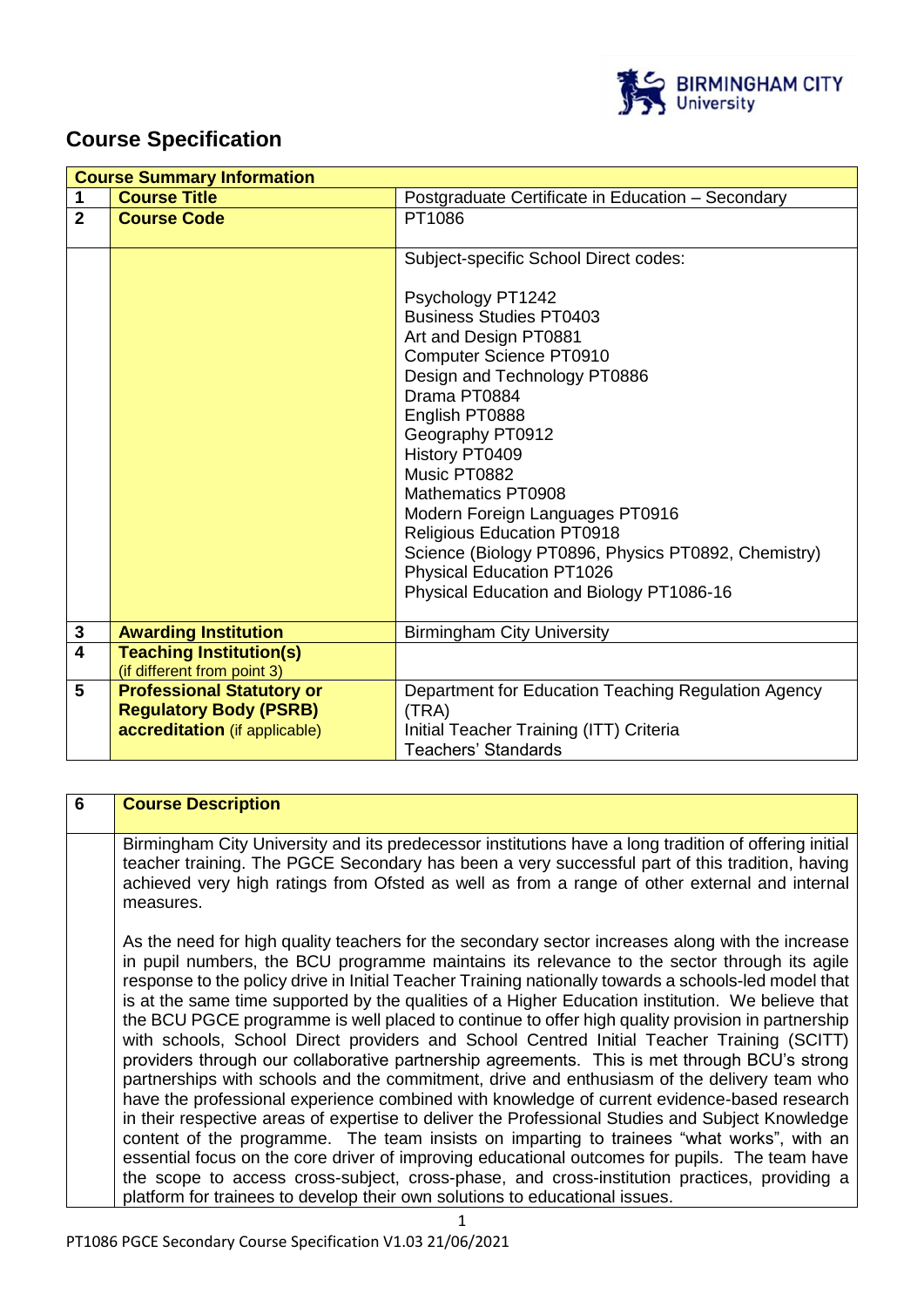

There has been recent growth in the range of subject training offered in the core PGCE Secondary programme. Recent additions to the programme are Geography, History, Physical Education and Physical Education with Biology which now sit alongside our provision for training in Art and Design, Computer Science, Design Technology (Food, Textiles and Product Design), Drama, English, Mathematics, Music, Religious Education and Science (Biology, Chemistry and Physics).

This growth is sustained through our growing School Direct Partnerships through which additional subjects are made available including MFL, Psychology and Business Studies.

Graduates of the BCU PGCE Secondary programme arrive with us as experts in their subject field and leave us as experts in the pedagogy of their subject. They are "employment ready" in that they have gained insights into how schools work and how pupils learn, and have practiced methods of applying this learning while on professional placements in schools. Our aim is to develop highly skilled teachers who are committed to being outstanding through their ability to create a vibrant learning environment that addresses the needs of all learners. BCU trained teachers take responsibility for advancing their subject and pedagogical knowledge and their own future learning and professional development. The programme will facilitate the BCU trained teacher to be creative in engaging, inspiring and motivating all learners. They will be able to inform their teaching through evidence based research, and will have the skills to reflect on the impact of this on the progress of their learners. The programme will enable its graduates to act as leaders of learning who can respond flexibly and proactively to change. They will be able to communicate effectively with all partners in learning, and act responsibly and be accountable for their professional decisions and action. Trainees value their learning in the safe use of social media such as Facebook, WhatsApp and Twitter. In short, the BCU trained teacher is committed, creative and confident.

The programme is one year full time, incorporating at least 120 days on placement which is in line with the Department for Education Teaching Regulation Agency (PSRB) requirements. At least two school placements will be offered in order to provide the widest possible experience of appropriate professional practice. Year plans provide streamlined provision across the partnership such that trainee teachers can work in line with the school year, whether in the context of our core provision or through School Direct or SCITT provision. Assignments and schoolcentred activities are structured around the development of the trainees' School Experience Progress Journal (SEPJ) that demonstrates their progress against the nationally agreed competences (the Teachers' Standards) which all teachers must meet throughout their career. A system of continuous review and assessment of progress in the SEPJ supports trainees in their growing ability to take responsibility for their own development. Subject mentors in school and university based Personal Development Tutors work together to provide trainees with frameworks that the trainee uses to build their skills and understandings in a way that reflects their own passions for their subject and its teaching.

Three 20 credit modules at Level 7 lead to consolidated knowledge and understanding in the following areas: Secondary Professional Studies, Secondary Subject Pedagogy and Professional Enquiry. These modules include blended learning across a range of learning methods including scheduled learning at the provider's centre (University or school), practical activity on placement and guided independent learning. Provision is made in some of our School Direct and SCITT programmes for one module (Professional Studies) to be delivered at Level 6. This is to allow for the delivery and assessment capacities of schools where this is applicable. The Level 6 modules does not affect the overall award of a Postgraduate Certificate. The programme fully complies with DfE TRA and Ofsted requirements.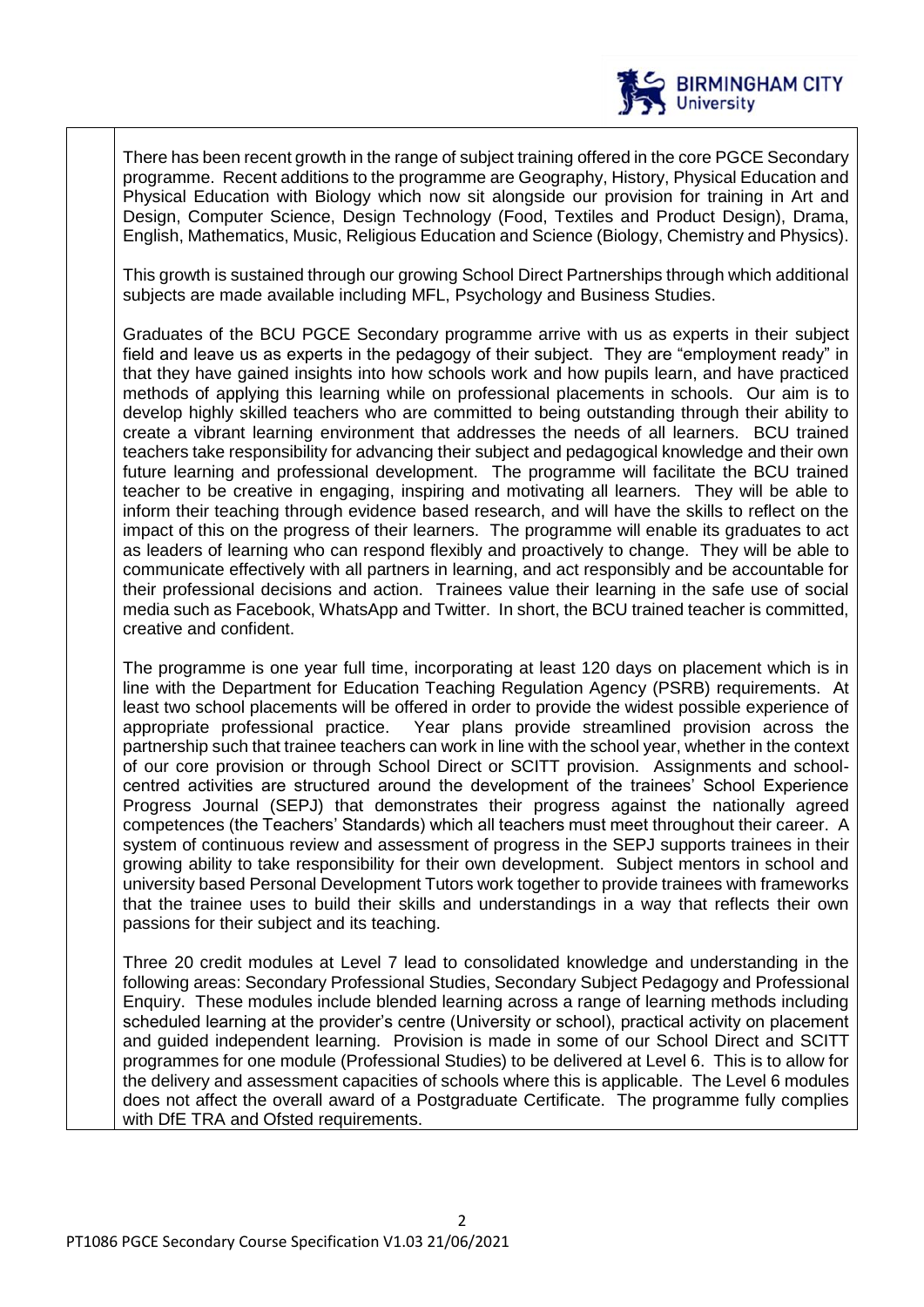

| $\overline{7}$ | <b>Course Awards</b>                                              |                |                |
|----------------|-------------------------------------------------------------------|----------------|----------------|
| 7a             | <b>Name of Final Award</b>                                        | <b>Level</b>   | <b>Credits</b> |
|                |                                                                   |                | <b>Awarded</b> |
|                | <b>Core Provision:</b>                                            |                |                |
|                | Postgraduate Certificate in Education: Secondary                  | 7              | 60             |
|                |                                                                   |                |                |
|                | <b>School Direct Provision:</b>                                   |                |                |
|                | Postgraduate Certificate in Education: Secondary (School Direct)  |                |                |
|                | in association with [named school/provider]                       | 7              | 60             |
|                | <b>Collaborative Partnership Provision:</b>                       |                |                |
|                |                                                                   |                |                |
|                | Postgraduate Certificate in Education: Secondary in association   |                |                |
|                | with [named school/provider]                                      | $\overline{7}$ | 60             |
| 7b             | <b>Exit Awards and Credits Awarded</b>                            |                |                |
|                | Where the Professional, Statutory and Regulatory Body             |                |                |
|                | competences (Teachers' Standards) are not successfully            |                |                |
|                | met:                                                              |                |                |
|                |                                                                   |                |                |
|                | <b>Core Provision:</b>                                            | $\overline{7}$ | 60             |
|                | Postgraduate Certificate in Education Studies                     |                |                |
|                | <b>School Direct Provision:</b>                                   | $\overline{7}$ | 60             |
|                |                                                                   |                |                |
|                | Postgraduate Certificate in Education Studies (School Direct) in  |                |                |
|                | association with [named school/provider]                          |                |                |
|                | <b>Collaborative Partnership Provision:</b>                       | $\overline{7}$ | 60             |
|                | Postgraduate Certificate in Education Studies in association with |                |                |
|                | [named school/provider]                                           |                |                |
|                |                                                                   |                |                |

| Derogation from the University Regulations |
|--------------------------------------------|
| Pending approval.                          |

| 9                       | <b>Delivery Patterns</b> |                             |                          |         |
|-------------------------|--------------------------|-----------------------------|--------------------------|---------|
| <b>Mode(s) of Study</b> |                          | <b>Location(s) of Study</b> | <b>Duration of Study</b> | Code(s) |
| <b>Full Time</b>        |                          | City South                  | vear                     | PT1086  |

## **There are three delivery models for the PGCE Secondary programme:**

**Core** – for students studying wholly through Birmingham City University.

**School Direct** – for students studying through a School Direct provider working in association with Birmingham City University. The delivery of modules is subject to negotiation with each school. The Level 6 module, Secondary Professional Studies in School, is available where the lead school does not have trainers with an appropriate Level 7 qualification. Usually the lead school is responsible for arranging appropriate host schools to enable the School Experience 1 and 2 modules to be completed. Birmingham City University quality assures all provision.

**Collaborative Partnership** – for students studying wholly through an approved partner organisation of the University. Birmingham City University quality assures the provision.

An alternative award is available for students who successfully achieve the academic credit available in the three modules, Secondary Professional Studies, Secondary Subject Pedagogy and Professional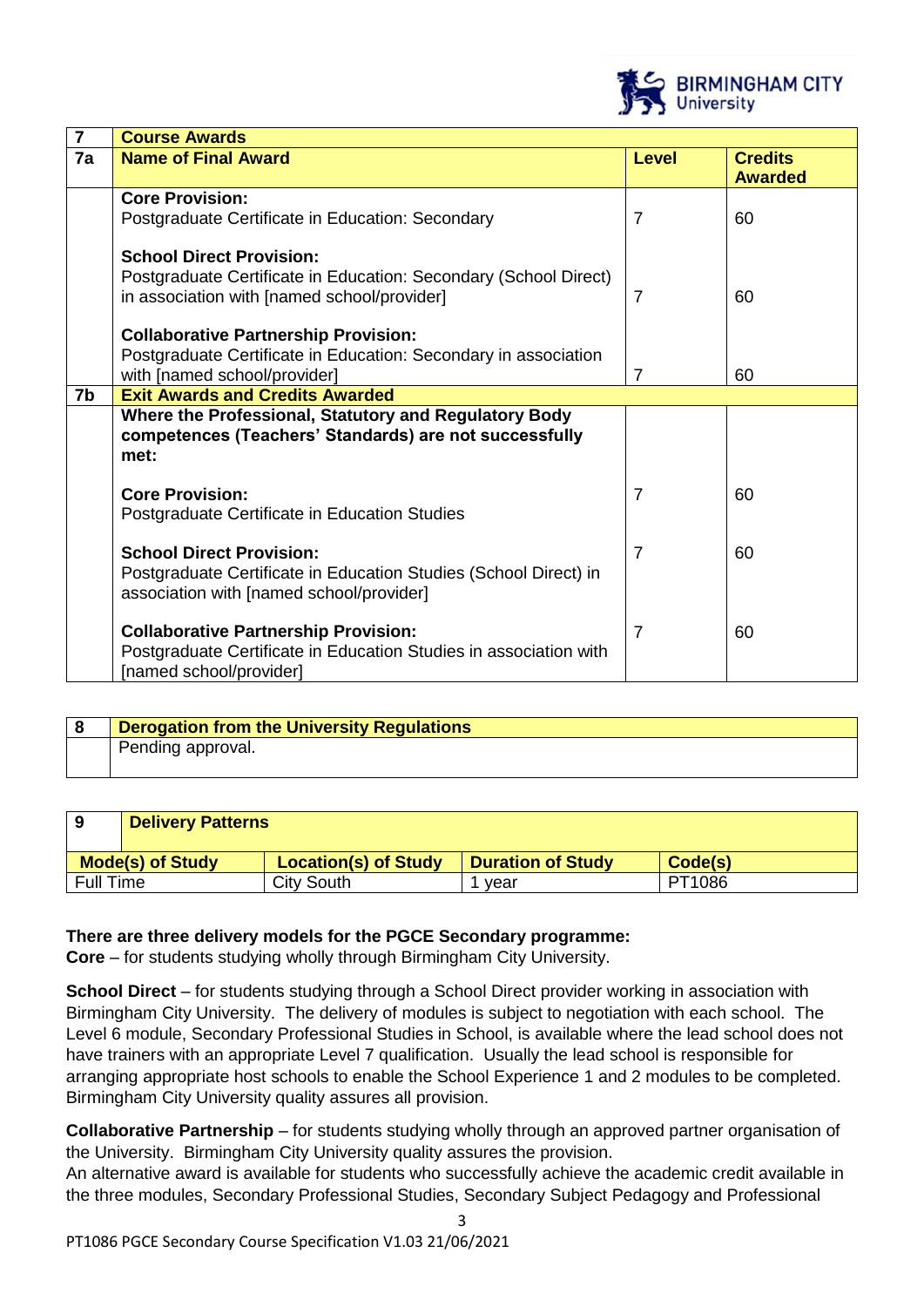

Enquiry, but who are unsuccessful in meeting the PSRB requirements for the award of Qualified Teacher Status captured in the School Experience 1 and 2 modules. The alternative award is the Postgraduate Certificate in Education Studies.

# **10 Entry Requirements**

The admission requirements for this course are stated on the course pages of the BCU website at <https://www.bcu.ac.uk/>.

| 11                      | <b>Course Learning Outcomes</b>                                                                 |
|-------------------------|-------------------------------------------------------------------------------------------------|
|                         |                                                                                                 |
| $\overline{1}$          | To prepare graduates to become outstanding teachers for secondary schools who are               |
|                         | committed, creative and confident and who go on to make a significant contribution to the       |
|                         | teaching profession.                                                                            |
| $\overline{2}$          | Through structured professional practice activities and academic study, to learn and apply      |
|                         |                                                                                                 |
|                         | subject and professional knowledge to meet the requirements for qualified teacher status at the |
|                         | highest levels.                                                                                 |
| $\mathbf{3}$            | To meet the challenges of teaching in the secondary school by drawing together and applying     |
|                         | the knowledge, understanding and skills from subject study, pedagogic content knowledge, and    |
|                         | education theory, policy and practice.                                                          |
| $\overline{4}$          | To prepare students to address directly the needs of employers by meeting the requirement for   |
|                         |                                                                                                 |
|                         | high quality subject specialists from a wide range of degree disciplines.                       |
| $\overline{\mathbf{5}}$ | To understand the nature and scope of a range of subject curricula such as GCSE, iGCSE and      |
|                         | International Baccalaureate, and cross-curricula themes such as Diversity, Citizenship and      |
|                         | SMSC (Spiritual, Moral, Social and Cultural) education.                                         |
|                         |                                                                                                 |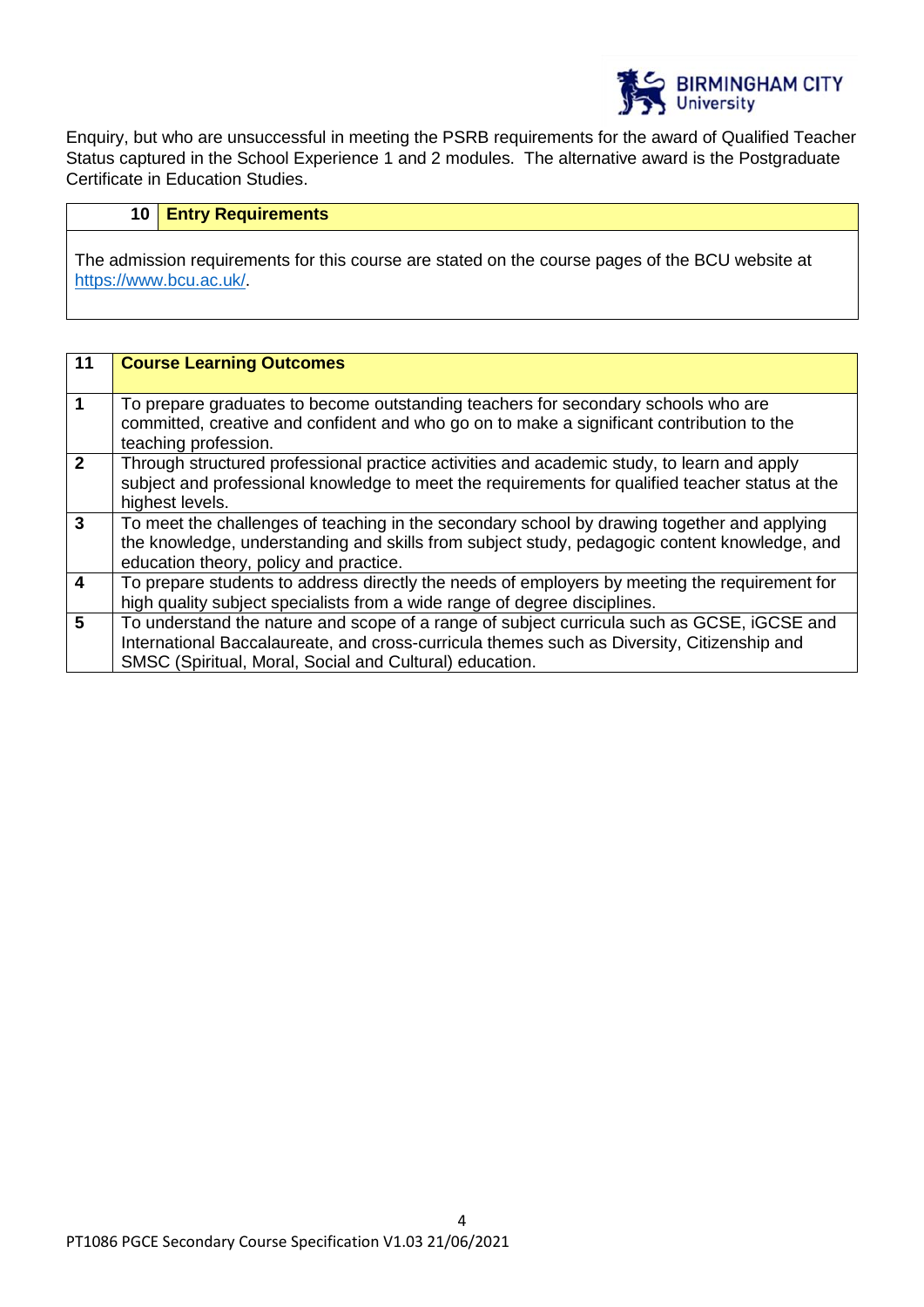

| <b>Module Code</b>               | <b>Module Name</b>                                                                                                                                                                                                                                                                             | <b>Credit Value</b> |
|----------------------------------|------------------------------------------------------------------------------------------------------------------------------------------------------------------------------------------------------------------------------------------------------------------------------------------------|---------------------|
|                                  |                                                                                                                                                                                                                                                                                                |                     |
| <b>EDU6249</b>                   | Secondary Professional Studies in School                                                                                                                                                                                                                                                       | 20                  |
| Level 7:                         | In order to complete this course a student must successfully complete all the following<br><b>CORE modules (totalling 60 credits):</b>                                                                                                                                                         |                     |
| <b>Module Code</b>               | <b>Module Name</b>                                                                                                                                                                                                                                                                             | <b>Credit Value</b> |
| <b>EDU7343</b>                   | <b>Secondary Professional Studies</b>                                                                                                                                                                                                                                                          | 20                  |
| <b>EDU7346</b>                   | Secondary Subject Pedagogy. This module<br>allows students to branch into one of their<br>specialist subject areas:<br><b>Art and Design</b>                                                                                                                                                   | 20                  |
|                                  | <b>Computer Science</b><br><b>Design and Technology</b><br><b>Drama</b><br>English<br>Geography<br><b>History</b><br><b>Music</b><br><b>Mathematics</b><br><b>Modern Foreign Languages</b><br><b>Physical Education</b><br><b>Religious Education</b><br>Science (Biology, Chemistry, Physics) |                     |
| <b>EDU7342</b>                   | <b>Professional Enquiry</b>                                                                                                                                                                                                                                                                    | 20                  |
| <b>EDU7344</b><br><b>EDU7345</b> | <b>School Experience 1</b>                                                                                                                                                                                                                                                                     | $\overline{0}$      |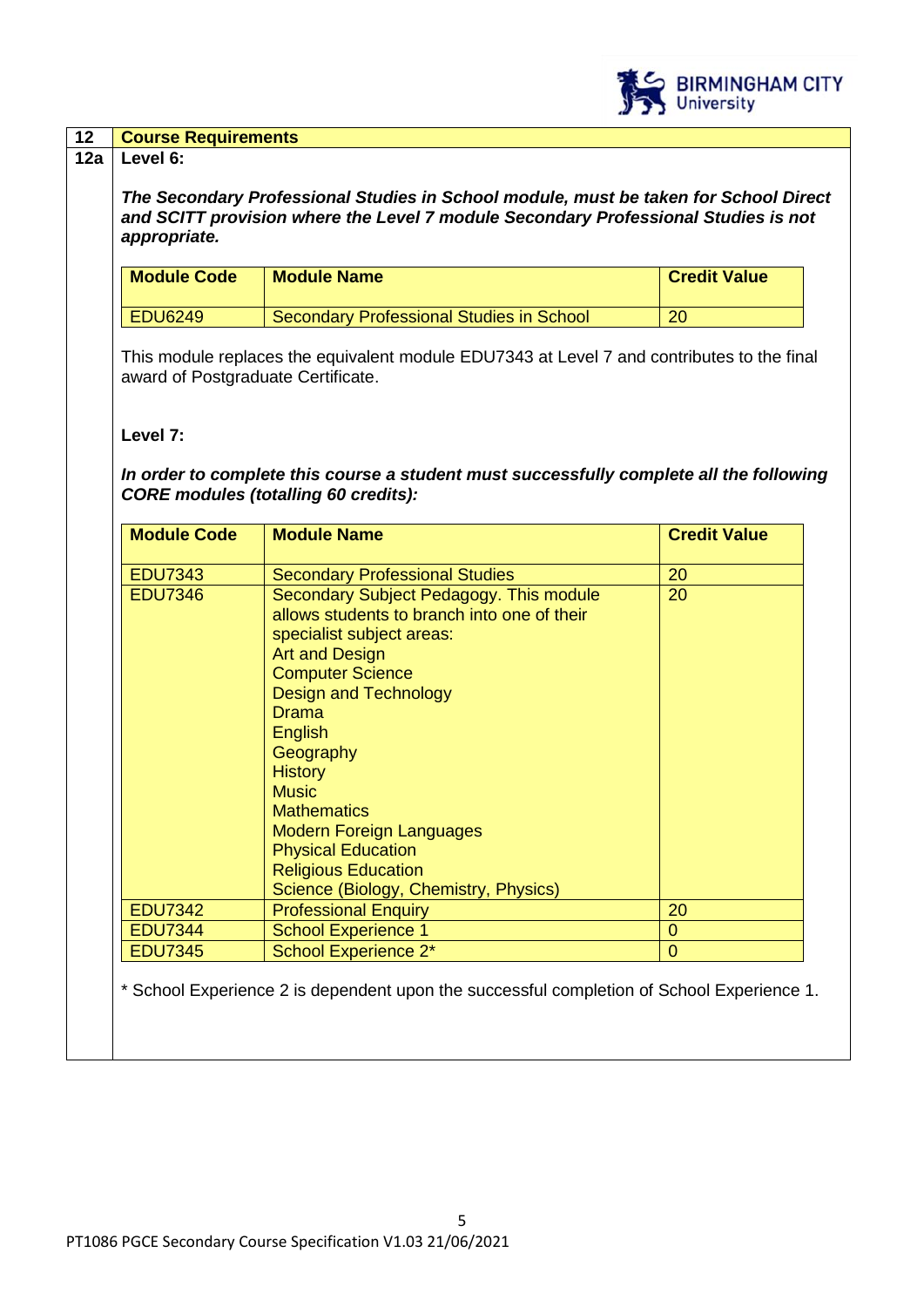

## **12b Structure Diagram**

## **Level 6 (School Direct and SCITT provision where appropriate)**

# **SEMESTER ONE**

School Direct and SCITT (where appropriate) EDU6249 Secondary Professional Studies in School

## **Level 7**

| <b>SEMESTER ONE</b>                    | <b>SEMESTER TWO</b>                 |
|----------------------------------------|-------------------------------------|
|                                        |                                     |
| Core                                   | Core                                |
| EDU7343 Secondary Professional Studies | EDU7345 School Experience 2         |
| EDU7344 School Experience 1            | <b>EDU7342 Professional Enquiry</b> |
|                                        |                                     |
|                                        |                                     |
| Core                                   |                                     |
| EDU7346 Secondary Subject Pedagogy     |                                     |
|                                        |                                     |